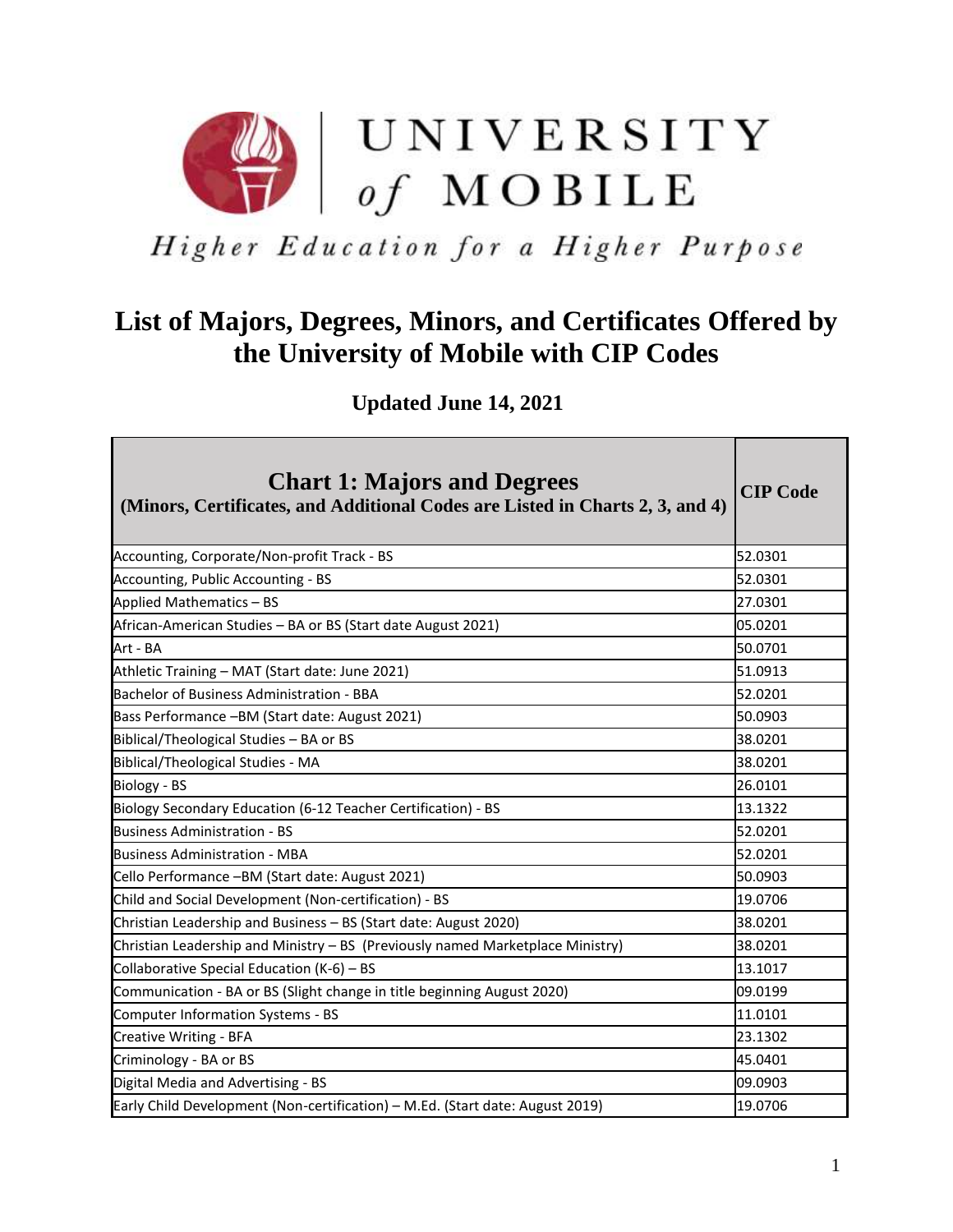| Early Childhood Education - BS                                                             | 13.1210         |
|--------------------------------------------------------------------------------------------|-----------------|
| Early Childhood Education - MA                                                             | 13.1210         |
| Early Childhood Education (Alternative) - MA                                               | 13.1210         |
| Early Childhood Education and Elementary Education (dual) - BS                             | 13.1210         |
| Early Childhood Education and Elementary Education (dual) - MA                             | 13.1210/13.1202 |
| Elementary Education - BS                                                                  | 13.1202         |
| <b>Elementary Education - MA</b>                                                           | 13.1202         |
| Elementary Education (Alternative) - MA                                                    | 13.1202         |
| English - BA                                                                               | 23.0101         |
| English Language Arts, Secondary Education (6-12 Teacher Certification) - BA               | 13.1305         |
| Exercise Science - BS (Start date: August 2019)                                            | 31.0505         |
| Financial Mathematics - BS (Start date: August 2019)                                       | 27.0305         |
| <b>General Studies - AS</b>                                                                | 24.0102         |
| <b>General Studies - BS</b>                                                                | 24.0102         |
| Government and Law - BA or BS (Previously named Political Science)                         | 45.1001         |
| Graphic Design - BFA                                                                       | 50.0409         |
| Healthcare Management - BS (Start date: August 2021)                                       | 51.0701         |
| Higher Education Leadership and Policy - M.Ed.                                             | 13.0406         |
| History - BA or BS                                                                         | 54.0101         |
| History, Secondary Education (6-12 Teacher Certification) - BS                             | 13.1328         |
| Instructional Design and Technology - M.Ed. (Start date: August 2019)                      | 13.0501         |
| Integrated Marketing Communications - BS                                                   | 52.1499         |
| Intercultural Studies - BA                                                                 | 30.2301         |
| Kinesiology - BS (Previously named Human Performance/Exercise Science)                     | 31.0501         |
| Kinesiology Teacher Education - Health Education (6-12 Teacher Certification) and Physical |                 |
| Education (P-12 Teacher Certification), BS                                                 | 13.1314         |
| (Previously named Human Performance/Exercise Science Teacher Education)                    |                 |
| Leadership and Communication - MS (Start date: August 2020)                                | 52.0213         |
| Management-BS                                                                              | 52.0201         |
| Marine Science - BS                                                                        | 26.1302         |
| Marriage & Family Counseling - MA                                                          | 51.1505         |
| Mathematics - BS                                                                           | 27.0101         |
| Mathematics, Secondary Education - (6-12 Teacher Certification), BS                        | 13.1311         |
| Music - BA or BS                                                                           | 50.0901         |
| Music Education (Non-certification) - BS (Start date: August 2019)                         | 50.0901         |
| Music Education (Non-certification) - MM (Start date: August 2020)                         | 50.0901         |
| Music Teacher Education (P-12 Teacher Certification) - BS                                  | 13.1312         |
| <b>Musical Theatre - BM</b>                                                                | 50.0509         |
| Musical Theatre - MA (Start date: August 2020)                                             | 50.0509         |
| Non-profit Leadership - BS                                                                 | 52.0206         |
| Nursing - BSN (Accelerated, Traditional, or RN to BSN Programs)                            | 51.3801         |
| Nursing - MSN (Nursing Education or Nursing Executive Leadership)                          | 51.3801         |
| Nursing - Family Nurse Practitioner - MSN/FNP                                              | 51.3805         |
| Nursing Anesthesia Practice - DNAP (Start date: August 2021)                               | 51.3804         |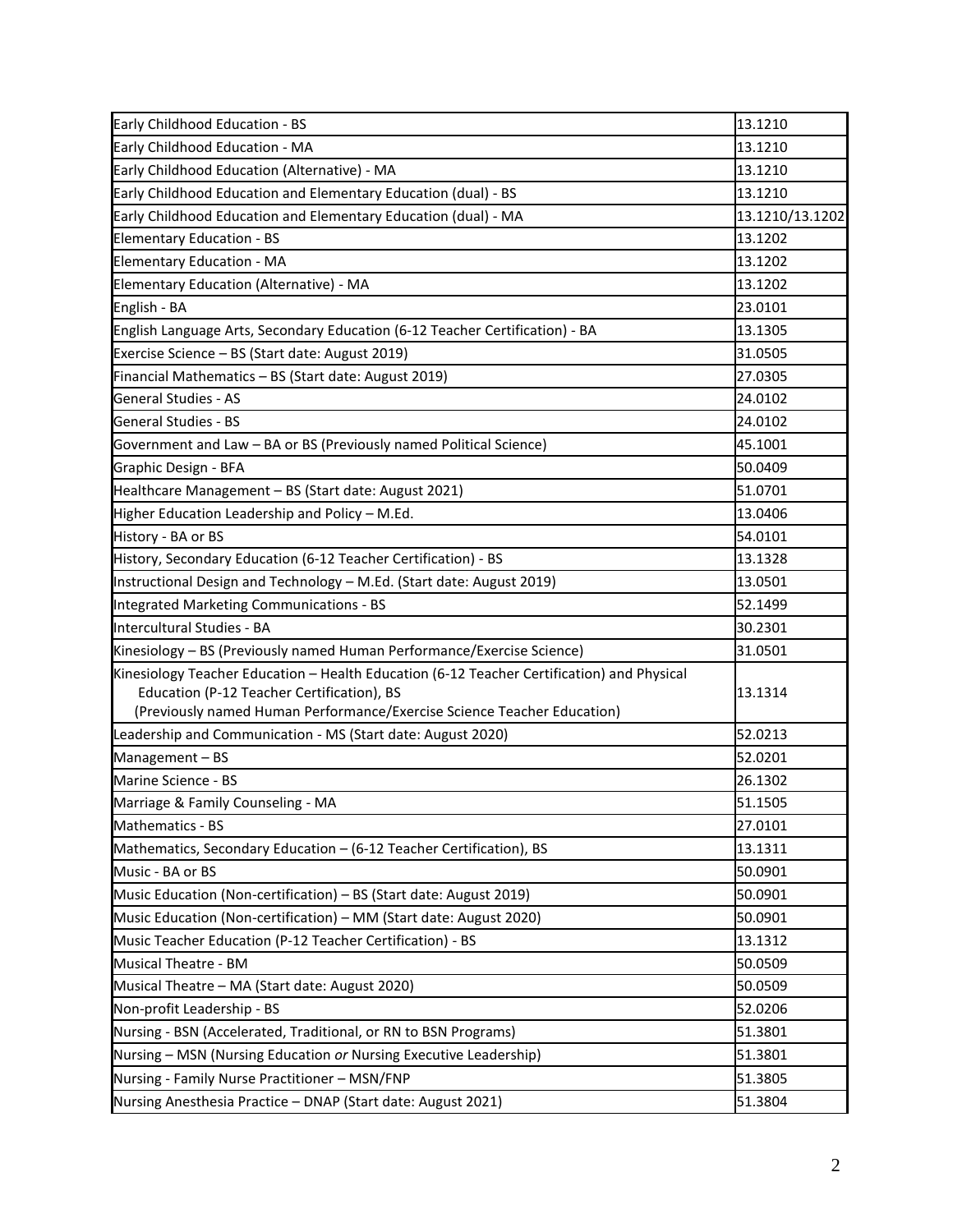| <b>Nursing Practice - DNP</b>                                                                   | 51.3805 |
|-------------------------------------------------------------------------------------------------|---------|
| Organizational Leadership - BS (Previously named Leadership and Cultural Studies)               | 52.1003 |
| Performance (Concentration in either Acting or Musical Theatre) - BFA (Start date: August 2020) | 50.0101 |
| Philosophy - BA (Previously named Humanities)                                                   | 38.0101 |
| Piano Performance - BM                                                                          | 50.0907 |
| Piano Performance - MM                                                                          | 50.0907 |
| Pre-health Biology - BS (Start date: August 2019)                                               | 51.1102 |
| Psychology - BA or BS                                                                           | 42.0101 |
| Public History - BA or BS                                                                       | 54.0105 |
| Social Science - BS                                                                             | 45.0101 |
| Social Science, Secondary Education (6-12 Teacher Certification) - BS                           | 13.1317 |
| Sociology - BA or BS                                                                            | 45.1101 |
| Software Development - BS                                                                       | 14.0903 |
| Sport Administration - BS (Start date: August 2019)                                             | 31.0504 |
| Studio Art - BFA                                                                                | 50.0702 |
| Theatre - BA                                                                                    | 36.0117 |
| Viola Performance -BM (Start date: August 2021)                                                 | 50.0903 |
| Violin Performance -BM (Start date: August 2021)                                                | 50.0903 |
| Vocal Performance - BM                                                                          | 50.0908 |
| Vocal Performance - DMA                                                                         | 50.0908 |
| Vocal Performance - MM                                                                          | 50.0908 |
| World Languages and Studies - BA                                                                | 16.0101 |
| Worship Leadership - BS                                                                         | 39.0501 |
| Worship Leadership and Theology - MA                                                            | 39.9999 |
| Production Technologies - BS (Previously named Worship Technologies)                            | 50.0913 |

| <b>Chart 2: Minors Offered by University of Mobile</b> | <b>CIP Code</b> |
|--------------------------------------------------------|-----------------|
| Accounting                                             | 52.0301         |
| African-American Studies                               | 05.0201         |
| Air Force Studies                                      | 28.0101         |
| Art                                                    | 50.0701         |
| Art, Graphic Design                                    | 50.0409         |
| <b>Biblical Languages</b>                              | 16.1103         |
| <b>Biology</b>                                         | 26.0101         |
| Chemistry                                              | 40.0501         |
| Communication                                          | 09.0100         |
| <b>Computer Information Systems</b>                    | 11.0101         |
| <b>Creative Writing</b>                                | 23.1302         |
| Criminology                                            | 45.0401         |
| Education                                              | 13.1202         |